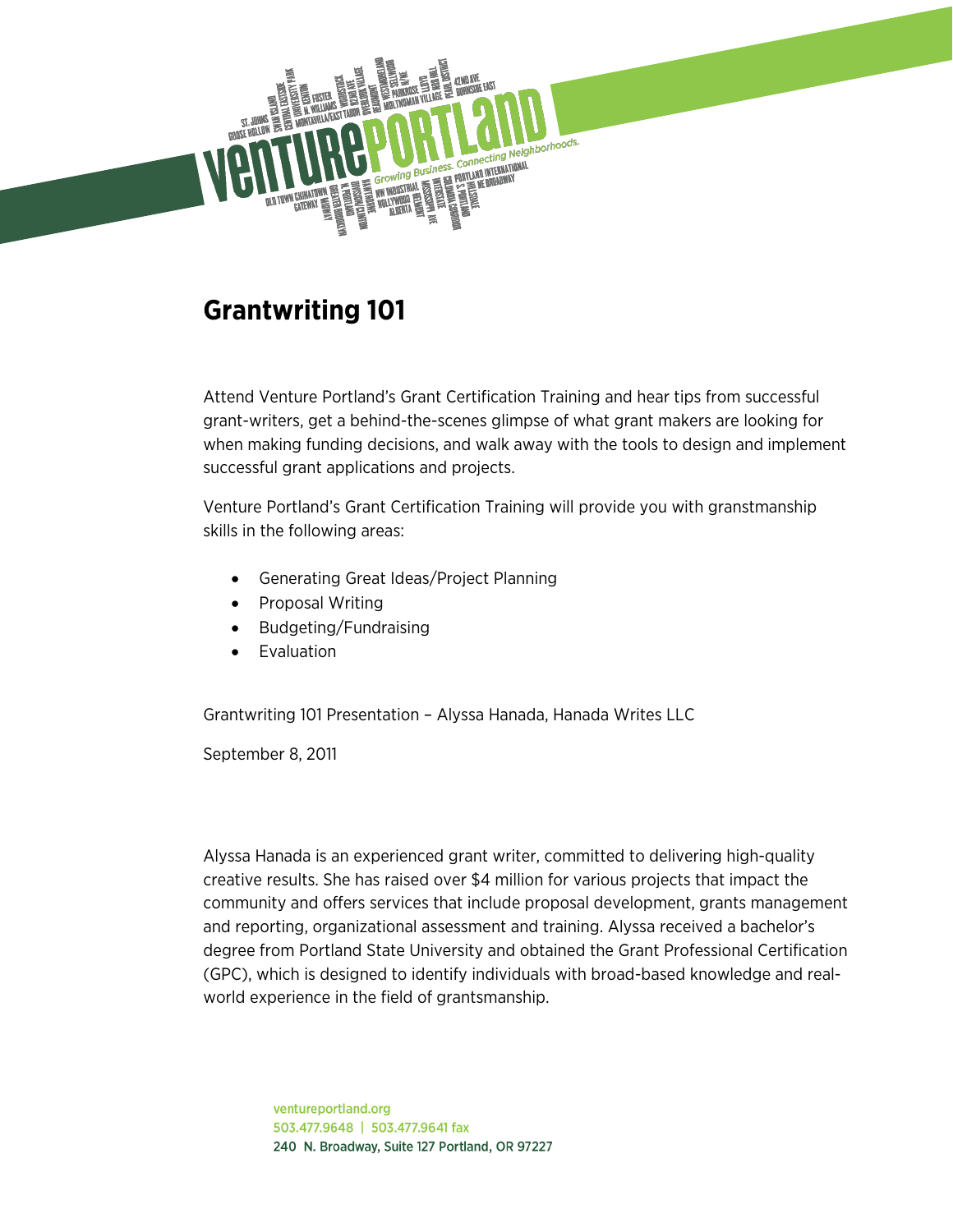### **Step 1: Assess your readiness for the project**

- Do you have the staffing/volunteer capacity to successfully complete the project?
- Do you have other resources in place and a plan for funding?
- Have you identified and prioritized your funding needs? Are budgets clear?
- How urgent is the opportunity? (the average turnaround time for grants is three to six months so if funds are needed in a month, grants are probably not the answer)
- If this is a first time project, have you developed a plan with clear measurements and a deliverable process for success and evaluation?
- If this is not a first time project, have you demonstrated the impact on the program/event on the community in the past?
- Do you have a plan in place for after the grant ends?
- Have you identified prospective grant opportunities?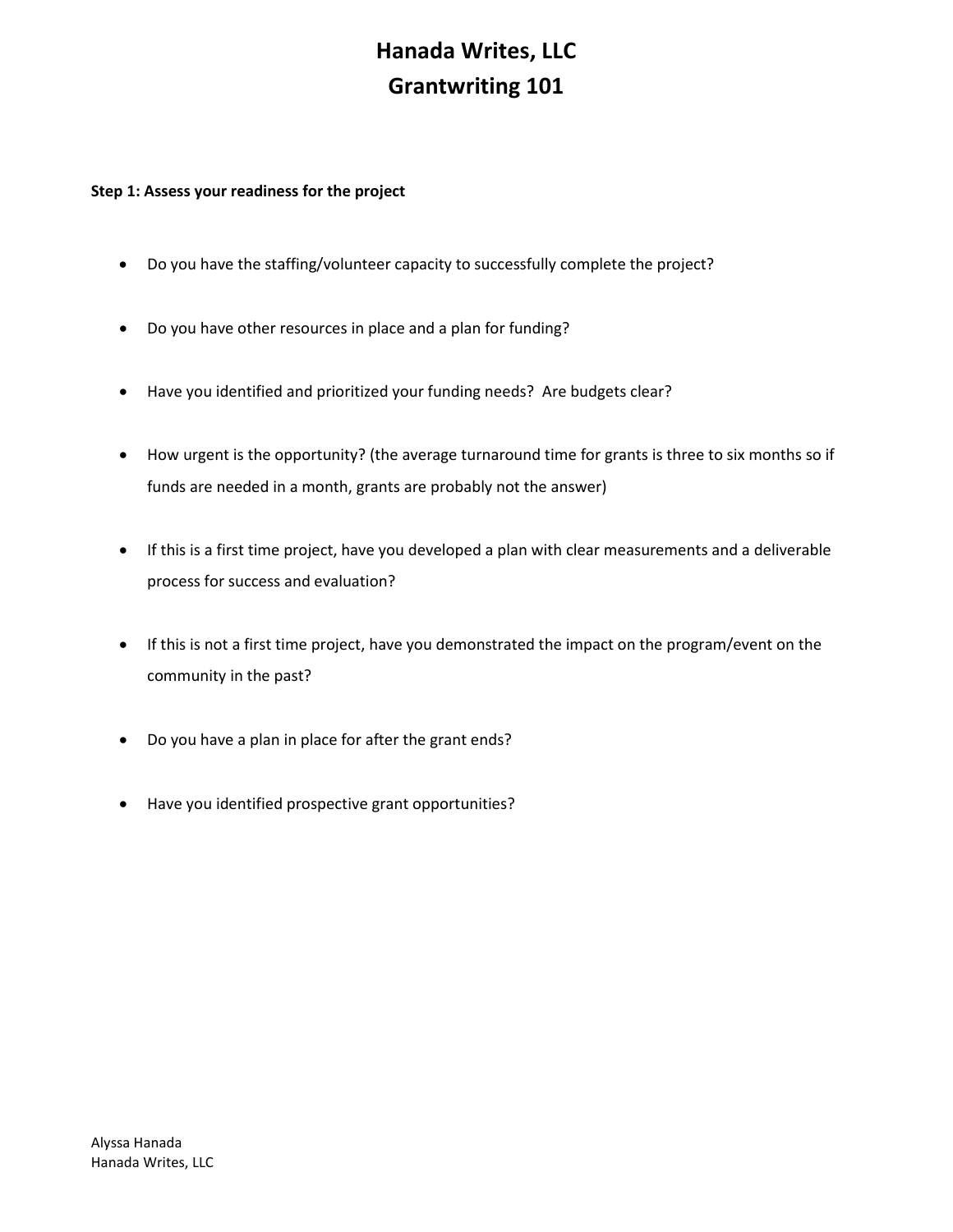#### **Step 2: Know the common elements in grant proposals/applications**

- **Executive Summary/Cover Letter:** Some funders may want a separate page or cover letter; others may just want a few sentences that sum up the project. It makes sense to write this last and then highlight the important points from each section of the proposal by including a brief description of the project, needs, goals/objectives, and evaluation.
- **Organizational Background:** The mission and history of your organization, recent accomplishments, organizational structure and brief summary of programs/events.
- **Needs Statement:** Include a description of the community/business districts that is in need and any gap(s) in service that exist. Document the needs of the target population with local data and anecdotes.
- **Project Description:** Explain how this project will address the issues and problems described in the needs statement. Who will be impacted (both directly and indirectly)? How will the project operate and what are the significant dates and timeline? If this is a new project or event why is it necessary at this time? Who are the key staff and what are their qualifications? Are you collaborating with other entities?
- **Goals, objectives and outcomes:** Explain what the project will broadly accomplish and the measurable activities that will take place to facilitate goal attainment. See appendix A.
- **Evaluation:** Explain how the success of the project will be measured. List the kinds of quantitative/qualitative data that will be tracked. Provide details about how the data will be collected and when. Describe how the evaluative results will be used to positively impact the future of the project. Consider surveys, attendance, participation and focus groups. Explain how you will establish the baseline data (e.g. number of jobs and businesses, event attendees, etc.).
- **Sustainability:** Explain why the project expenses may be incurred only one time. If this is a new project or event, describe how you plan to continue operating the project after the requested grant expired. For example, describe how any part of the project might earn income, attract in-kind donations, or expand fundraising efforts by adding to your list of potential donors/sponsors. Explain who else currently or might support the project in the future.
- **Budget:** Make sure the expenses listed in the budget match the activities described in the project description.
- **Deadline:** Submit your complete application on or before the due date. Leave yourself plenty of time to handle any unforeseen challenges. Officially block an adequate amount of time in your schedule to avoid distractions.
- **Before submitting:** Proofread! Make sure you followed the directions (e.g. font size, number of pages, use of attachments). Answer all questions in the order the funder requested.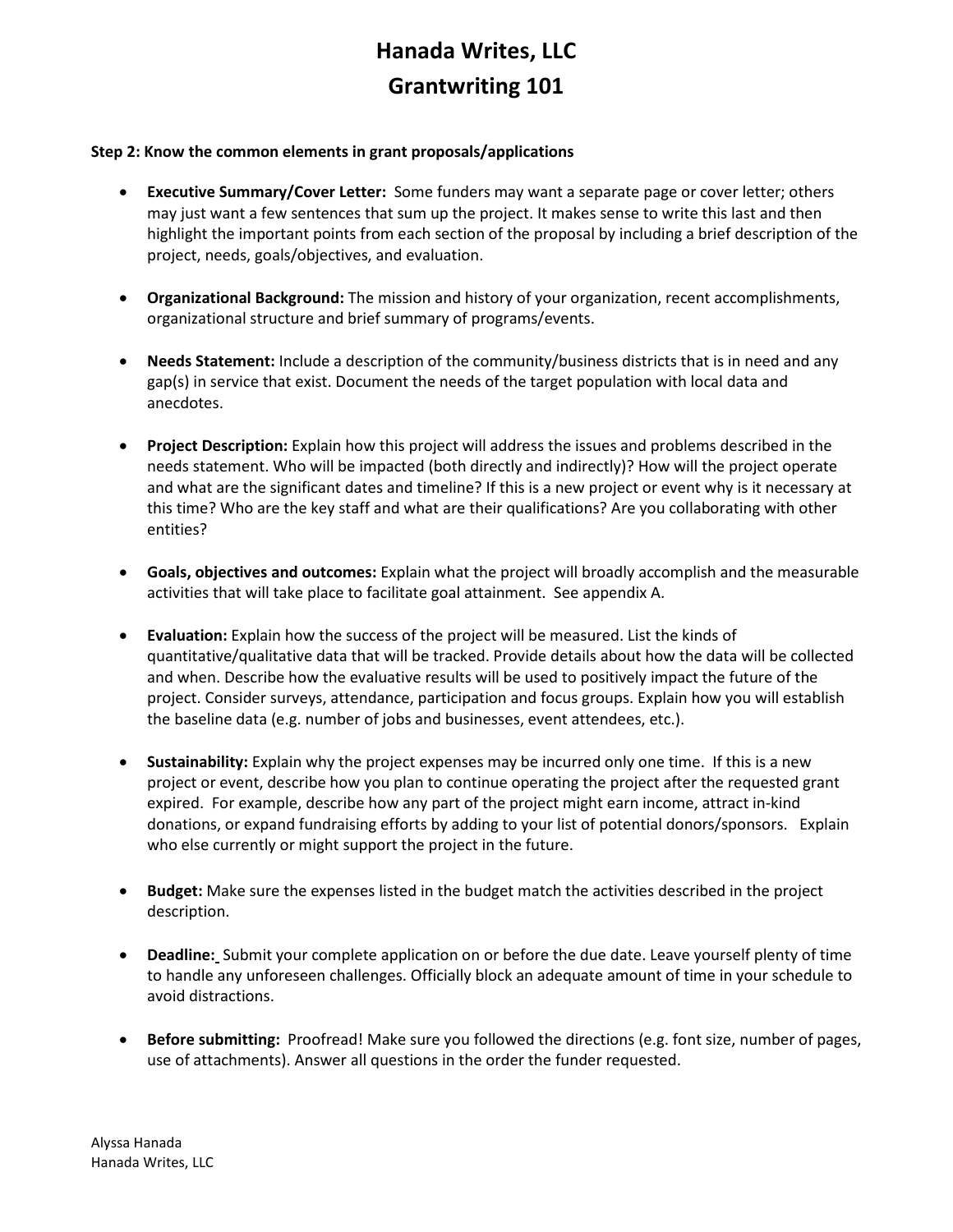### **Step 3: Know when to Ask for Help - Working With a Professional Grant Writer**

#### **Reasons to work with a professional grant writer:**

- **Outside Perspective:** Grant writing consultants bring a new perspective and can objectively help an organization understand how to secure grant funding.
- **Knowledge and Experience:** Your organization may not have the time, experience or staffing to focus on proposal development. Consultants that specialize in prospect research and proposal development are aware of the funding climate and understand the nuances of proposal development. They gain experience from their work with different programs/organizations and apply to a variety of funders. They possess strong writing skills.
- **Resources:** Grant writing consultants have a variety of grant writing books and resources. They subscribe to databases and newsletters to ensure that they have access to information on diverse funding sources.
- **Cost effective:** Working with a grant consultant can save your organization money in the long-run by developing a strong prospect list and templates that staff can take over. If the organization has the capacity to work with a grant consultant on an ongoing basis they can also save money on benefits, insurance, and office space. The cost of a retainer is often less than a part-time staff member.
- **Getting the job done:** A grant writer can help develop a "template" for a program and assess your organization's readiness to apply for grants. Grant writing consultants can also review a proposal and offer critique and feedback. Finally they can develop a strategic database of prospects and a calendar of deadlines.

### **Reasons not to work with a professional grant writer and how to work around them:**

- Your organization is applying for a small grant (a few thousand dollars or less) and the cost of a full package of consultant services may be the same as, or exceed, the grant size. Inquire about cost-effective targeted services and assistance including prospect research, editing, database building, etc.
- Your organization does not have the funds to work with someone. Consider investing instead in grants resources, such as workshops, and seeking a volunteer or intern (check out college career sites and cnrgportland.com).
- You have a very short turn-around on a grant application. Maintain relationships with grants experts and ask them simply to proofread your application before submitting.
- You have an ongoing need to manage and develop multiple, complex grants and reports that probably require a full-time position. Consider the feasibility of hiring or planning for permanent fundraising staff.

### **Strategies for working with an outside consultant:**

- Be clear and communicate what you hope to accomplish.
- Don't be afraid to ask questions.
- Understand that because of ethical standards most grant writers will not work on a percentage basis or commission.

*Please feel free to contact me if you have any questions or want to learn more about my services:* Alyssa Hanada, Grants Consultant 503.704.1034 [alyssa@hanadawrites.com](mailto:alyssa@hanadawrites.com) [www.hanadawrites.com](http://www.hanadawrites.com/)

Alyssa Hanada Hanada Writes, LLC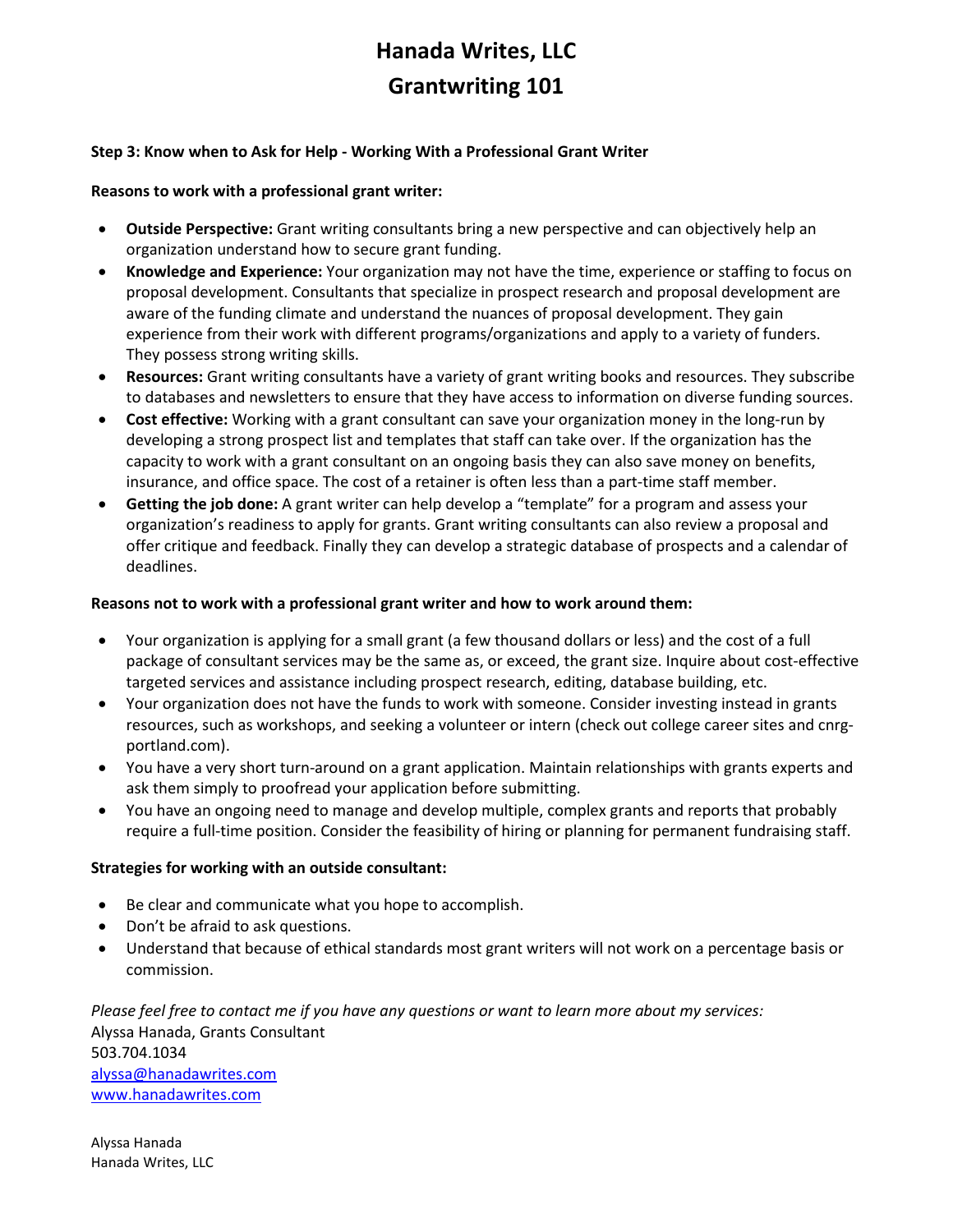### **Appendix A**

#### *Example of Goals, Objectives and Outcomes*

### **Goal:**

Offer a business-district wide Earth Day clean-up, sidewalk sale and celebration focused on environmentally- friendly goods, services and practices for a sustainable lifestyle. The event will feature eco-friendly businesses and food vendors, family-friendly events and activities, clean-up and other volunteer opportunities - all designed to make cash registers ring and promote the business district as a sustainable neighborhood and shopping destination.

#### **Objectives:**

- Provide volunteer opportunities for children and adults focused on sustainable living
- Promote cost-effective sustainable business practices
- Gain sponsorships and partners to help fund the event and increase awareness
- Volunteers will help with set-up, marketing, fundraising and clean-up
- Market the event through a website, local businesses and public spaces/venues (e.g. libraries)

#### **Outcomes:**

- 400-800 district attendees will come from Portland (primarily targeting those who can walk or take public transportation) and increase their environmental awareness
- 50-150 volunteers will participate
- 15-30 local business and food vendors and artists will showcase their eco-friendly business, food and artwork
- 10-15 nonprofits or sustainable service providers will offer information and interactive exhibits on how to be a green business
- Event will be self-sustaining in subsequent years with fees for vendors and business sponsorships
- Increased awareness of the business district by community members and businesses
- Increased environmental awareness of participants